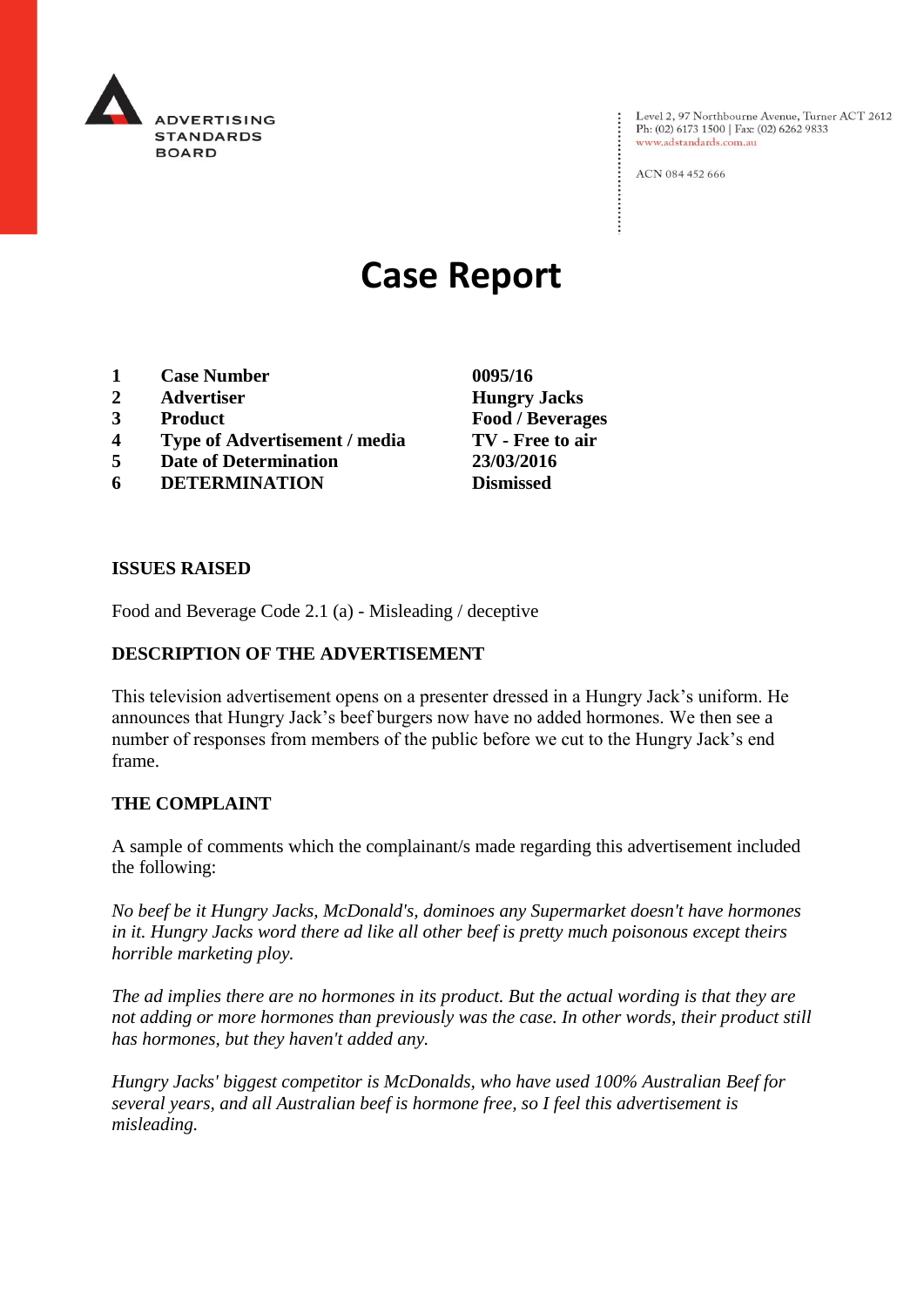## **THE ADVERTISER'S RESPONSE**

Comments which the advertiser made in response to the complainant/s regarding this advertisement include the following:

*These complaints reference the TVC entitled 'No added hormones'.*

*Both TV commercials (15 seconds and 30 seconds) were aired nationally on Free to air and on subscription TV. The target audience was male & females between the ages 18-50 years old.*

*With regards to the claims of '100% beef' and 'no added hormones' please refer to the attached substantiation – as supplied to CAD.*

*In specific response to each of the complaints:*

*Our TVC is incredibly clear that our beef burgers have 'No added hormones' – in no way does this imply that the beef is 'hormone free'. All cattle have naturally occurring hormones.*

*At no point do we reference McDonalds in our TVC. However in response to the above, please see the below statement from McDonalds website:*

*"About 40% of Australian cattle are raised using hormone growth promotants (HGPs), so some of our beef will be from cattle that have used HGPs. HGPs have been used in the Australian beef industry for over 30 years and they are naturally occurring or synthetic hormones that supplement natural hormones in cattle to stimulate growth".*

*The source for the above statement is https://yourquestions.mcdonalds.com.au/questions/19713*

*Our beef has always been 100% Australian – we previously used a combination of hormone and no added hormone beef. As per the script in both TV commercials we can now guarantee that our beef is all 100% Australian with no added hormones.*

## **THE DETERMINATION**

The Advertising Standards Board ("Board") considered whether this advertisement breaches the AANA Food and Beverages Advertising and Marketing Communications Code (the Food Code).

The Board noted the complainants' concerns that the advertisement is misleading in its claims that Hungry Jack's beef now has no added hormones because all Australian beef is free from added hormones, and there is also the implication that Hungry Jack's competitors do have added hormones in their beef products.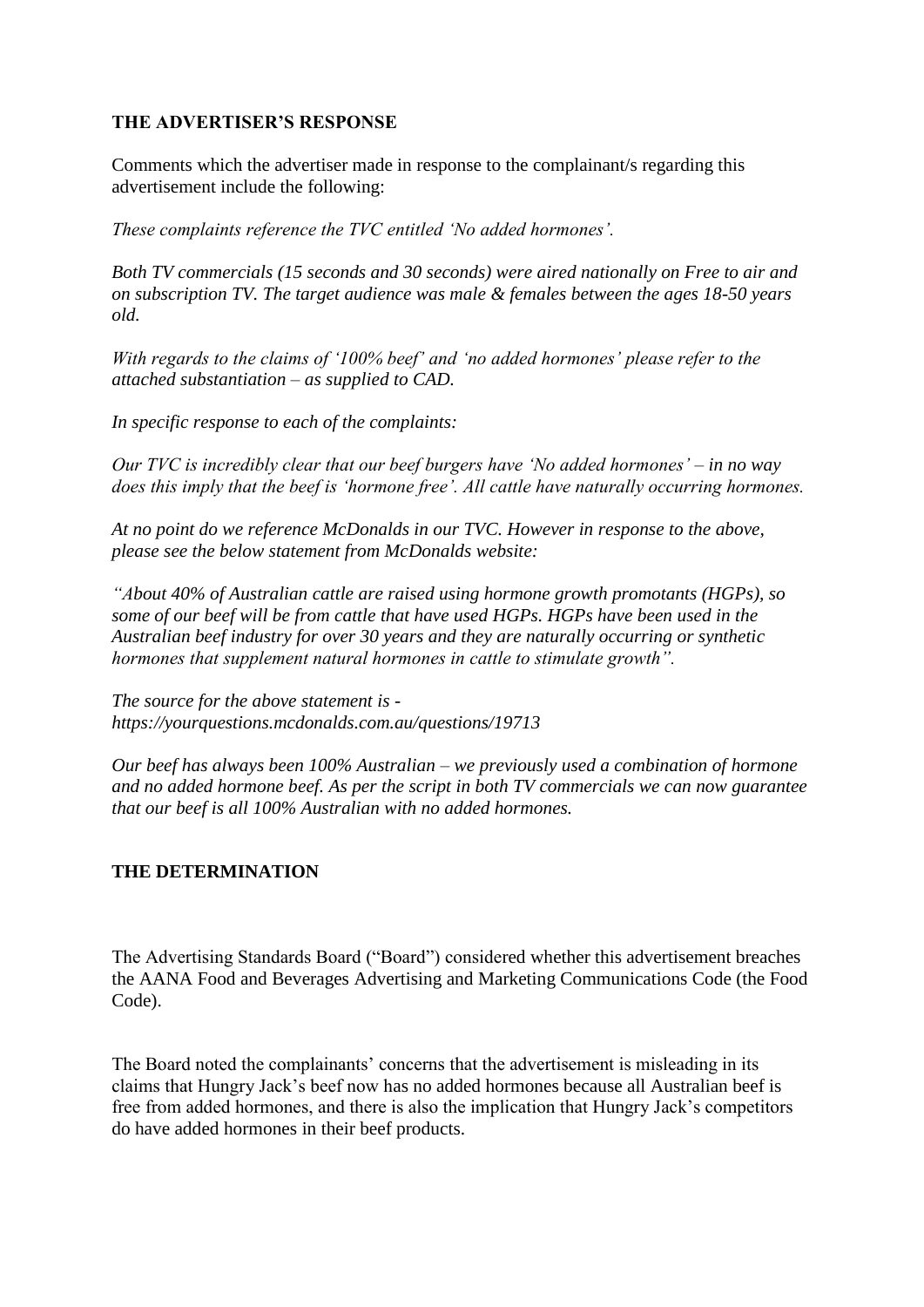The Board viewed the advertisement and noted the advertiser's response.

The Board noted that the product advertised is food and that therefore the provisions of the AANA Food and Beverages Advertising and Marketing Communications Code (the Food Code) apply. In particular the Board considered section 2.1 of the Food Code which provides:

'Advertising or marketing communications for food ...shall be truthful and honest, shall not be or be designed to be misleading or deceptive or otherwise contravene prevailing community standards, and shall be communicated in a manner appropriate to the level of understanding of the target audience of the Advertising or Marketing Communication with an accurate presentation of all information including any references to nutritional values or health benefits.'

The Board noted that the advertisement features a presenter wearing a Hungry Jack's uniform declaring that Hungry Jack's can now guarantee that their beef has no added hormones before going on to interview various people on the street to get their reactions to this news.

The Board noted it had previously dismissed a similar complaint in case 0019/11 where:

"The Board considered that the message of the advertisement was that Coles Beef does not contain any added hormones. The Board noted the advertiser's response that all beef sold in Australia is not hormone and antibiotic free and that Coles is paying its beef suppliers more to cover the higher production costs they'll face without Hormone Growth Promotants. Based on the advertiser's advice that the beef they now sell does not contain added hormones, the Board considered that the message that a consumer would take from the advertisement was not misleading."

In the current advertisement the Board noted that the main message of the advertisement is that the beef used at Hungry Jack's does not contain added hormones. The Board noted the substantiation provided with the advertiser's response that their beef is sourced solely from Australian farms and that these farms guarantee that no added hormones are used. The Board noted the complainants' concerns that all beef contains hormones and considered that whilst all cattle will have naturally occurring hormones the advertisement clearly makes reference to added hormones, not naturally occurring hormones, and considered that the advertiser's statement is factually correct with regards to the hormone content of their beef products.

The Board noted the complainants' concerns that the advertisement implies that McDonald's does use beef with added hormones. The Board noted that whilst the advertisement does make reference to Hungry Jack's "key competitor" the Board considered that McDonald's is not actually named. The Board noted that the nutritional profile of both Hungry Jack's and McDonald's food and beverage products are available on their respective websites and considered that McDonald's do state that some of their beef will be from cattle that have used hormone growth promotants (https://yourquestions.mcdonalds.com.au/questions/19713). The Board considered that the advertisement's statement that they "do not use beef with added